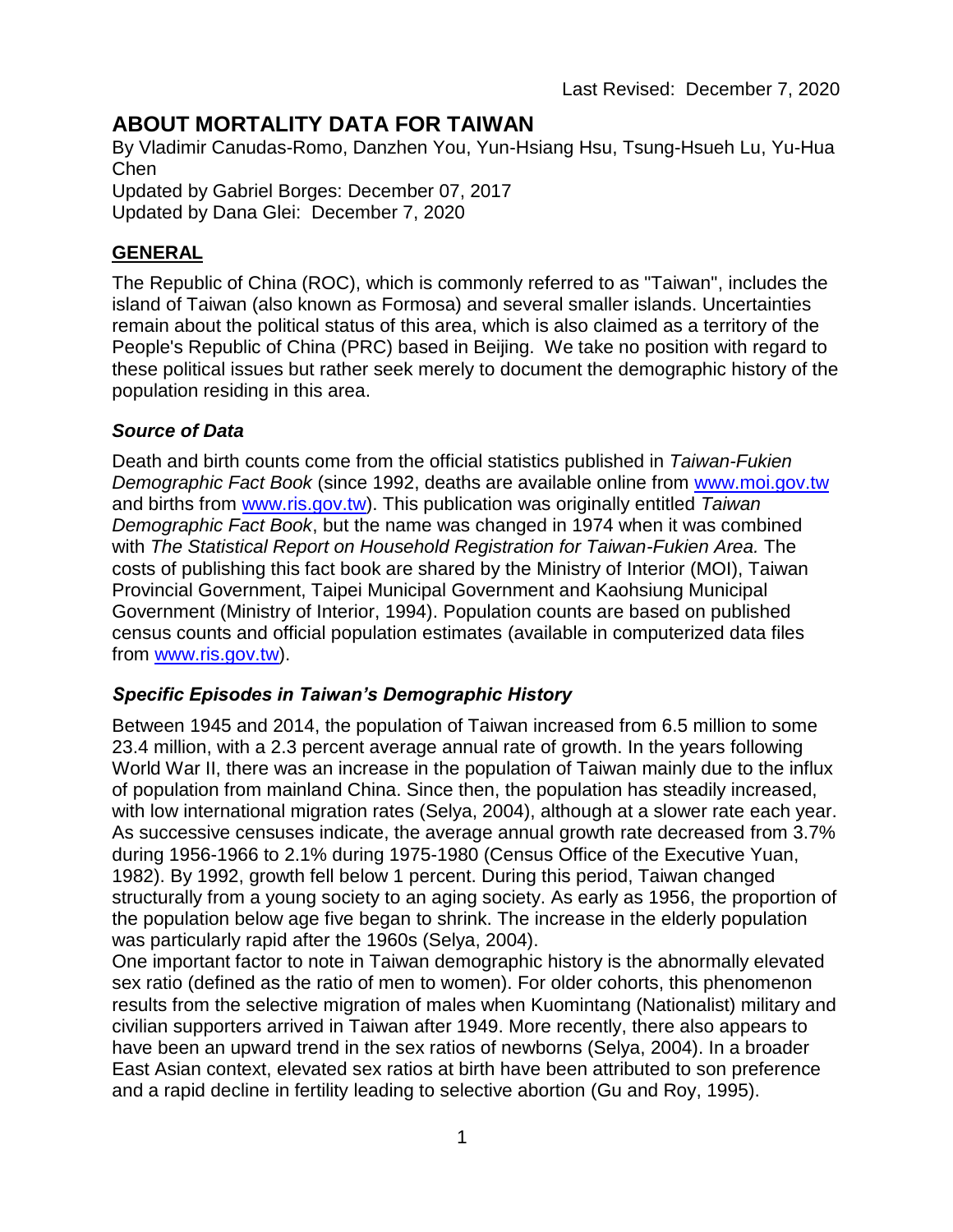# **TERRITORIAL COVERAGE**

The Human Mortality Database covers the "Taiwan Area" for 1966-1991 and the "Taiwan-Fukien Area" since 1992. The territory we refer to as the "Taiwan Area" includes the island of Taiwan and sixty-three islands in the Penghu group, known as the Pescadores. The "Taiwan-Fukien Area" includes that same territory as well as Kinmen county (Quemoy) and Lienchiang county (the Matsu islands), which comprise a series of offshore islands next to Fukien province in mainland China. Prior to 1992, death counts are available for the Taiwan-Fukien Area, but with less detailed information regarding age than for the Taiwan Area. For this reason, we opted to include the Fukien offshore islands only since 1992. The raw data for the HMD are restricted to the Taiwan Area before 1992 and the Taiwan-Fukien Area since then; we make adjustments for this territorial change per the *Methods Protocol*. Official population estimates for December 31, 1991, indicate that the population of Fukien province (i.e., Kinmen and Lienchiang counties) was 48,989, which represented only 0.24% of the total population of Taiwan-Fukien Area (20,605,831). Thus, the effect of this territorial change on mortality estimates is likely to be minor.

# **DEATH COUNT DATA**

## *Coverage and Completeness*

Death registration covers ROC (Taiwanese) citizens with household registration records.The vital statistics system ceased operations during World War II. Birth registration was interrupted for the five years from 1944 to 1948 and death registration from 1944 to 1949. After WWII, the completeness and quality of death records fluctuated and death counts were available only by age group. Starting in 1975, deaths were reported by single year of age and the reliability of the data began to improve.

## *Specific Details*

From 1952 to the 1970s, the crude death rate in Taiwan declined at an average rate of 1.35 percent per year with the exception of 1957, when an influenza epidemic increased mortality. In the 1970s and early 1980s, the crude death rate appears to have stagnated or even reversed (Selya, 2004), but even during the 1950s and 1960s, the age-specific death rates for older Taiwanese males were abnormally high relative to females. This sex gap results partly from a strong cohort effect reflecting heightened exposure and susceptibility of older men to tuberculosis (Goldman, 1980). The sex difference is also observed in life expectancy at various ages. In the 1950s, years lived between ages 0 and 40 years was 0.34 years longer for Taiwanese men than for women, whereas life expectancy at age 40 years was 0.66 years shorter for men than for women (Selya, 2004). Other unexpected patterns in life expectancies for women and men have also been observed in recent years (Seyla, 2004).

Infant mortality rates started declining before WWII, but HMD users should be aware that there was systematic under-registration of infant deaths, especially neonatal deaths, from the 1940s until well into the 1970s (Sullivan, 1973). Even in the 1990s, there is some evidence of under-registration of infant deaths (Chen et al., 1998). The low infant mortality rates in Taiwan, even during the periods of Japanese control and retrocession to China (October 25, 1945) at the end of WWII, have also been attributed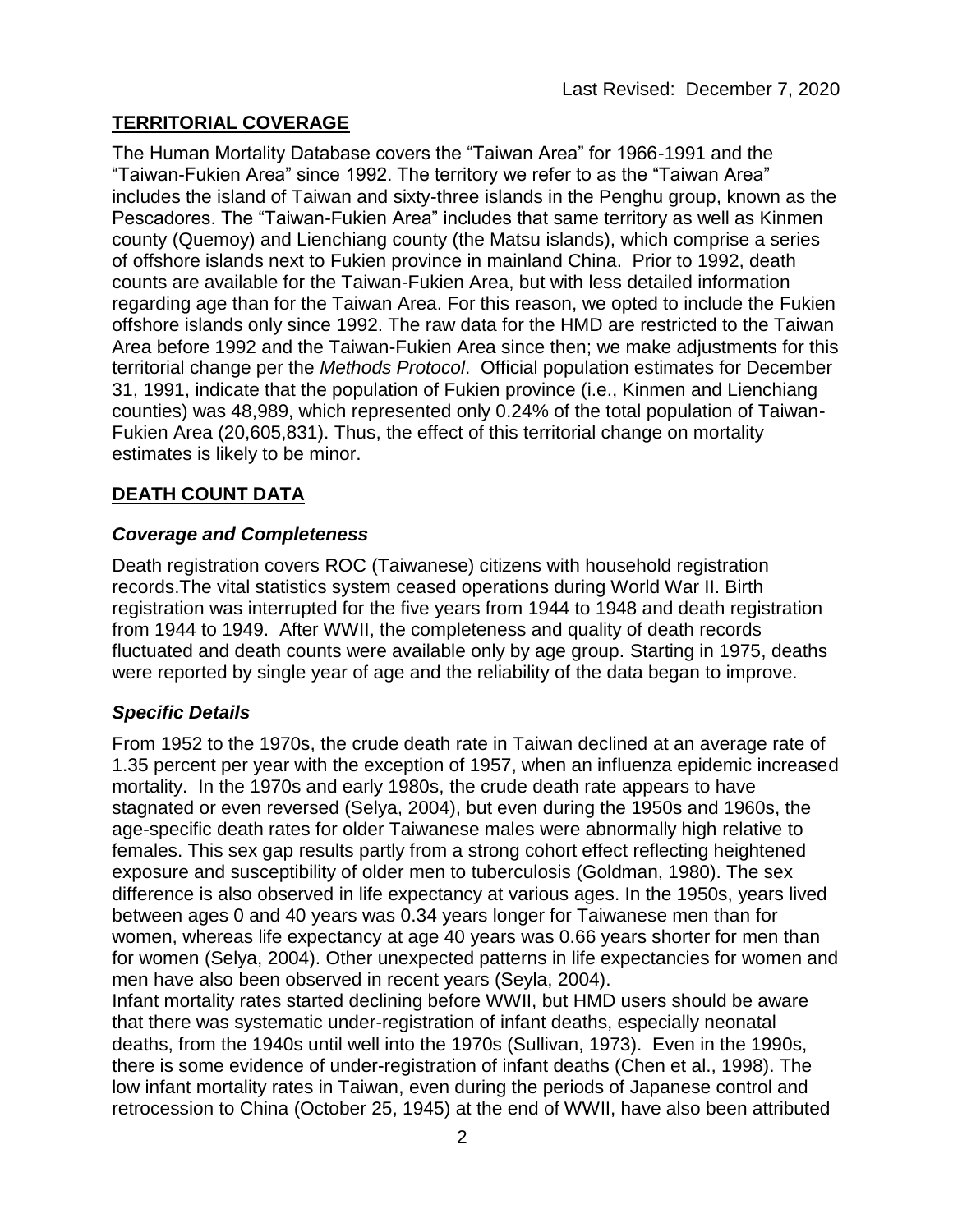to the practice of a twenty-eight-day postpartum confinement, which restricted a new mother's interaction with environments which could expose a newborn child to infectious diseases (Seyla, 2004), although it is difficult to determine the effect of that practice on registration of infant deaths (i.e., it is possible that infant deaths were under-registered).

**1975 - 1978 Death Counts**: For this four-year period, death counts are taken from the Department of Health (DOH) statistics instead of the MOI. The death counts in the latter publication exhibited some data quality issues (see the "Data Quality Issues" section below for more details).

# **POPULATION COUNT DATA**

## *Coverage and completeness*

Data on the population of Taiwan prior to the 20<sup>th</sup> century are limited. Enumeration of the Taiwanese population occurred irregularly (only to supply the immediate and practical needs of the local administration), and the records lacked reliability even as regards the simple enumeration of all inhabitants (Domschke and Goyer, 1986). In the 35 years from 1905 to 1940, five population censuses and two provisional household censuses were carried out in Taiwan. The first, in 1905, was entitled "Provisional Household Census." The collection of official demographic statistics for Taiwan was under Japanese administration. The census of 1905 covered both *de facto* and *de jure* populations, and it was the first time a modern census was conducted in the country. All the censuses administered by Japan maintained high standards of completeness, consistency and accuracy (Census Office of the Executive Yuan, 1982).

There was a 16-year gap between the last pre-WWII census (1940) and the first post-WWII census (1956). After World War II and Taiwan's retrocession to China, the first population census of the Taiwan and Fukien Offshore Islands was realised on September 16, 1956, and the second on December 16, 1966. However, the 1956 Census excluded men aged 20-24 years serving in the armed forces (Census Office of the Executive Yuan, 1982). For this reason and because of implausible trends in oldage mortality (see "Data Quality Issues"), we begin the HMD mortality series in 1970.

Two micro-censuses were conducted based on a 5% sample survey on December 16 of 1970 and 1975 (Census Office of the Executive Yuan, 1982). The next two censuses were conducted on December 28, 1980, and December 16, 1990. All of these censuses were conducted by the Ministry of Interior and the Directorate General of Budget, Accounting and Statistics (DGBAS) of Executive Yuan. The more recent 2000 and 2010 censuses were conducted solely by DGBAS. The 2010 census was a Register and Sample-assisted operation. A total of 16% enumeration areas were sampled. Each household in these areas was visited and each of their members counted (National Statistics, 2016).

After WWII, most of the published census data covered the *de jure* (resident) population, and all census data used in the HMD are considered to be of good quality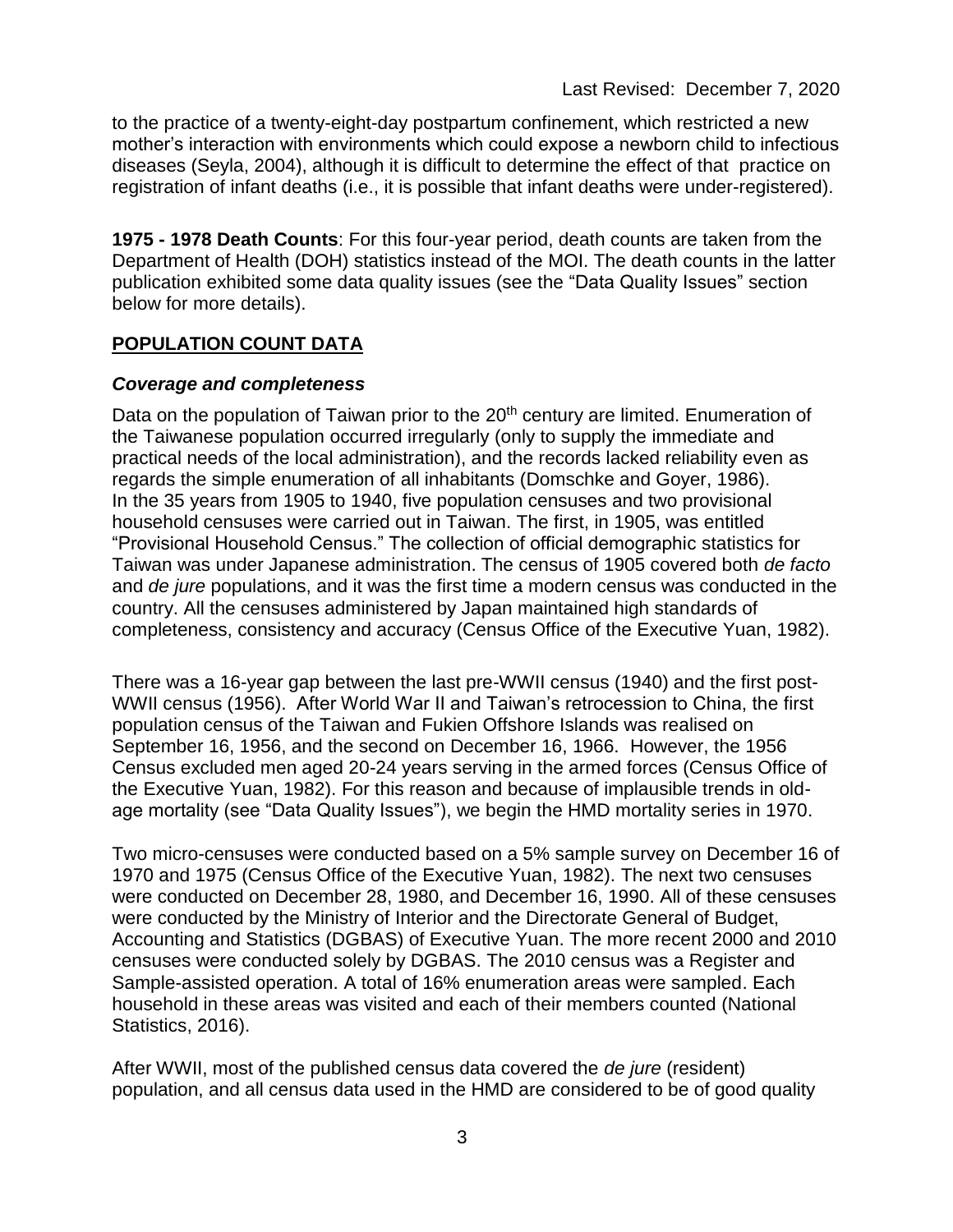(Domschke and Goyer, 1986). The official population estimates cover ROC (Taiwanese) citizens with household registration records.

## *Specific Details*

**1956 & 1966 Census Counts**: Between WWII and 1970, the censuses collected data only within the Taiwan Province because of military reasons (military confrontation with Mainland China still existed in Fukien Province during that period).

**1970 & 1975 Micro-census Counts**: The micro-census of 1970 complied with the United Nations' recommendation to take a census in that year, but it was based on a 5 percent sample survey. Similarly, a 5% sample survey was conducted in 1975. The accuracy of the data in both micro-censuses is considered very high (Domschke and Goyer, 1986).

**1980 Census Count**: The census of 1980 was intended for 1976 but was delayed four years "in order to match the world-wide practice of taking censuses in A.D. years ending in zero to facilitate comparison and analysis of the census data" (Domschke and Goyer, 1986, p. 846-847).

## **BIRTH COUNT DATA**

 $\overline{a}$ 

## *Coverage and completeness*

Birth registration covers ROC (Taiwanese) citizens with household registration records.[See NOTE under "DEATH COUNT DATA"] However, prior to 2000, a newborn was assigned Taiwanese nationality only if the father was Taiwanese (e.g., a baby born to a Taiwanese mother and non-Taiwanese father was not counted in vital statistics); since 2000, newborns have been recognized as Taiwanese nationals if either parent was a national of the ROC and thus, counted in vital statistics (Che & Kostova, 2020, Section 4.2, pp. 7-8).<sup>1</sup>

Infant births and infant deaths are required to be registered within 15 days by the family. Consistent with the WHO definition of a "live birth", all live births are registered as such, irrespective of gestational age or vital status at the time of registration; if the newborn dies at any time following birth, both the live birth and the infant death are registered

<sup>1</sup> Chen & Kostova (2020) do not provide any citation, but we found the following information online (The UN Refugee Agency, 2020):

<sup>&</sup>quot;Until February 2000, the acquisition of Taiwanese citizenship by descent was only possible in cases where the child's father was a citizen or where the father was unknown or stateless but the mother was a Taiwanese national (United Status. 2001. *Citizenship Laws of the World*. Office of Personnel Management Investigations Services, p. 193 [Accessed 17 February 2004]). In January 2000, the Law was amended to allow the "transmission of citizenship through either parent" (US Department of State. 2003 (March 31). *Country Reports on Human Rights Practices for 2002,* Sec. 5 [Accessed 17 February 2004) so long as the child had not reached his or her twentieth birthday (Lin, Joyce. 2000 (March 31). No More `Roundabout,' Law Recognizes Foreign Fathers, *Taipei Journal* [Accessed 17 February 2004])."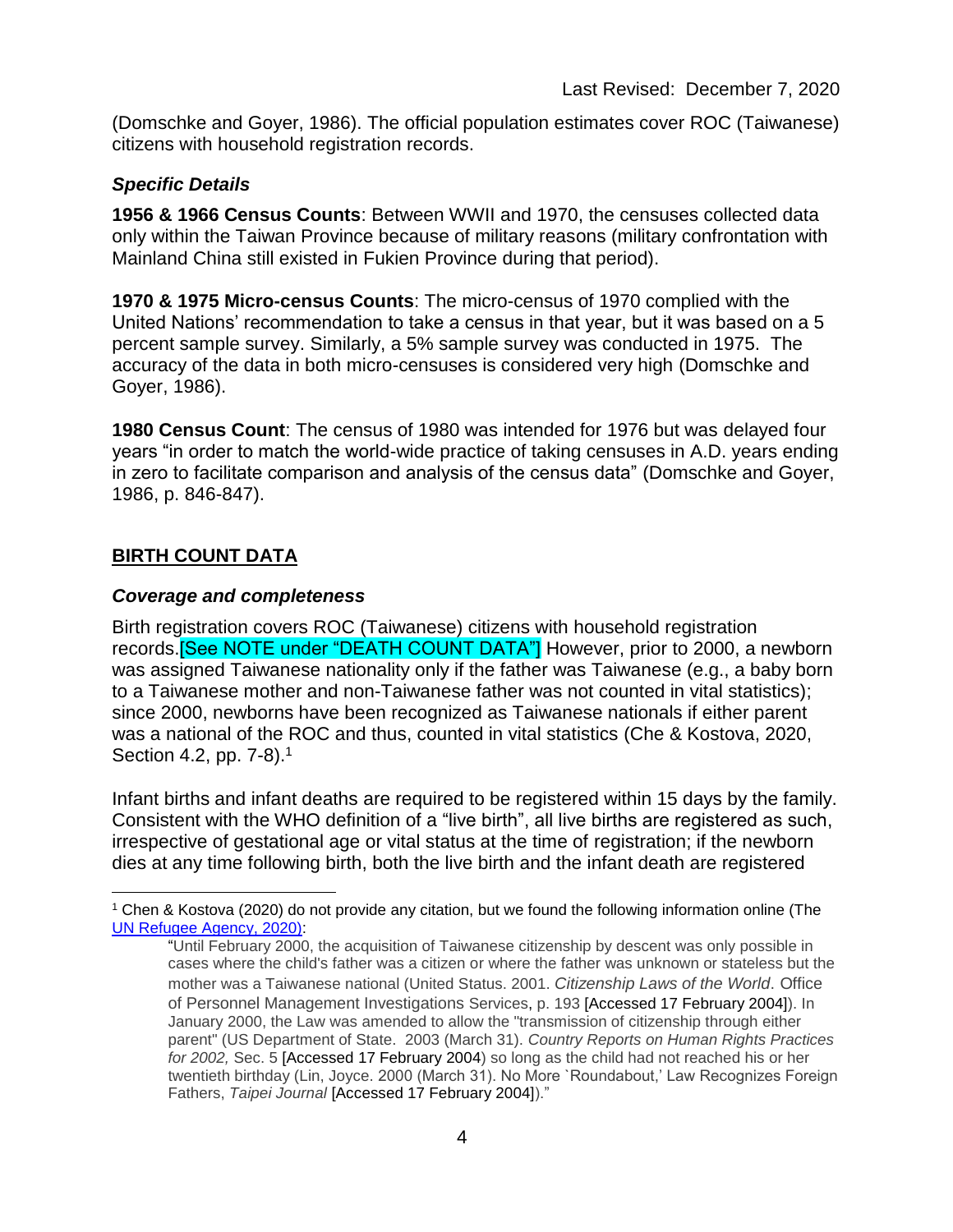(Ministry of Interior, 1982). The infant vital statistics are compiled by the Department of Health of the Executive Yuan from two different sources: live birth records are collected by the Household Registration System managed by the Ministry of the Interior, while data on infant deaths are obtained from the Vital Registration System. As shown by Chen et al. (1998), there seems to be underreporting of infant deaths, particularly those occurring during the first 28 days of life (i.e., neonatal deaths). Given that the registration of births and infant deaths in Taiwan is the responsibility of the parents, both series could suffer from underreporting. Even though this under-reporting would have to be systematically and evenly distributed temporally and spatially to be undetected (Selya, 2004), the reader should be aware that international comparisons could be affected by this drawback of the data.

Birth counts by month are available only by date of registration (not by date of occurrence). Thus, we do not use those data for the HMD.

# **DATA QUALITY ISSUES**

**The data prior to 1980 are of lower quality than in later years and should be used with extra caution.** There is also evidence suggesting possible data quality problems above age 80 even in recent years.

# *Age Heaping*

From 1975 to 1978, the raw death counts published by the MOI exhibit patterns of agemisreporting around age 65 (see Figure 1).



#### **Figure 1. Raw Death Counts by Age, Females and Males, 1975 and 1980 (counts reported by MOI)**

By 1980, the unusual age pattern had largely disappeared. Data coming from the DOH did not demonstrate such problems (see Figure 2). Therefore, we have used the data from the latter source for the HMD.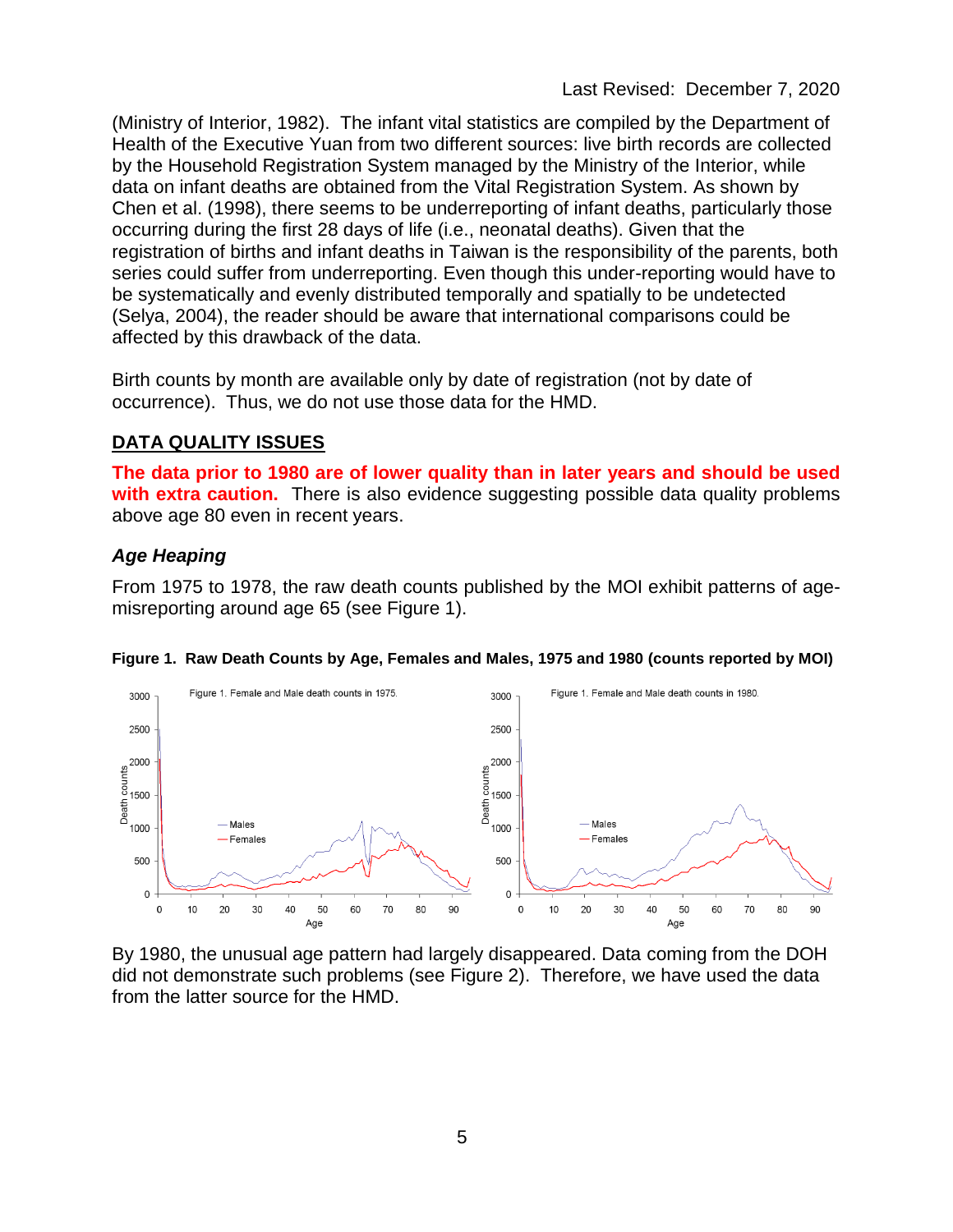**Figure 2. Raw Death Counts by Age, Females and Males, 1975 (reported by the DOH)**



There is less evidence of age heaping in the census counts (see Figure 3). The 1956 census was the first of its type after WWII; the deficit of males at ages 20-24 years is related to the exclusion of young men in the armed forces (Census Office of the Executive Yuan, 1982). The 1966 and later censuses show an unusually high ratio of males to females among cohorts aged 35-55 in 1966 that reflects the migration of the Nationalist army into Taiwan from mainland China after 1949.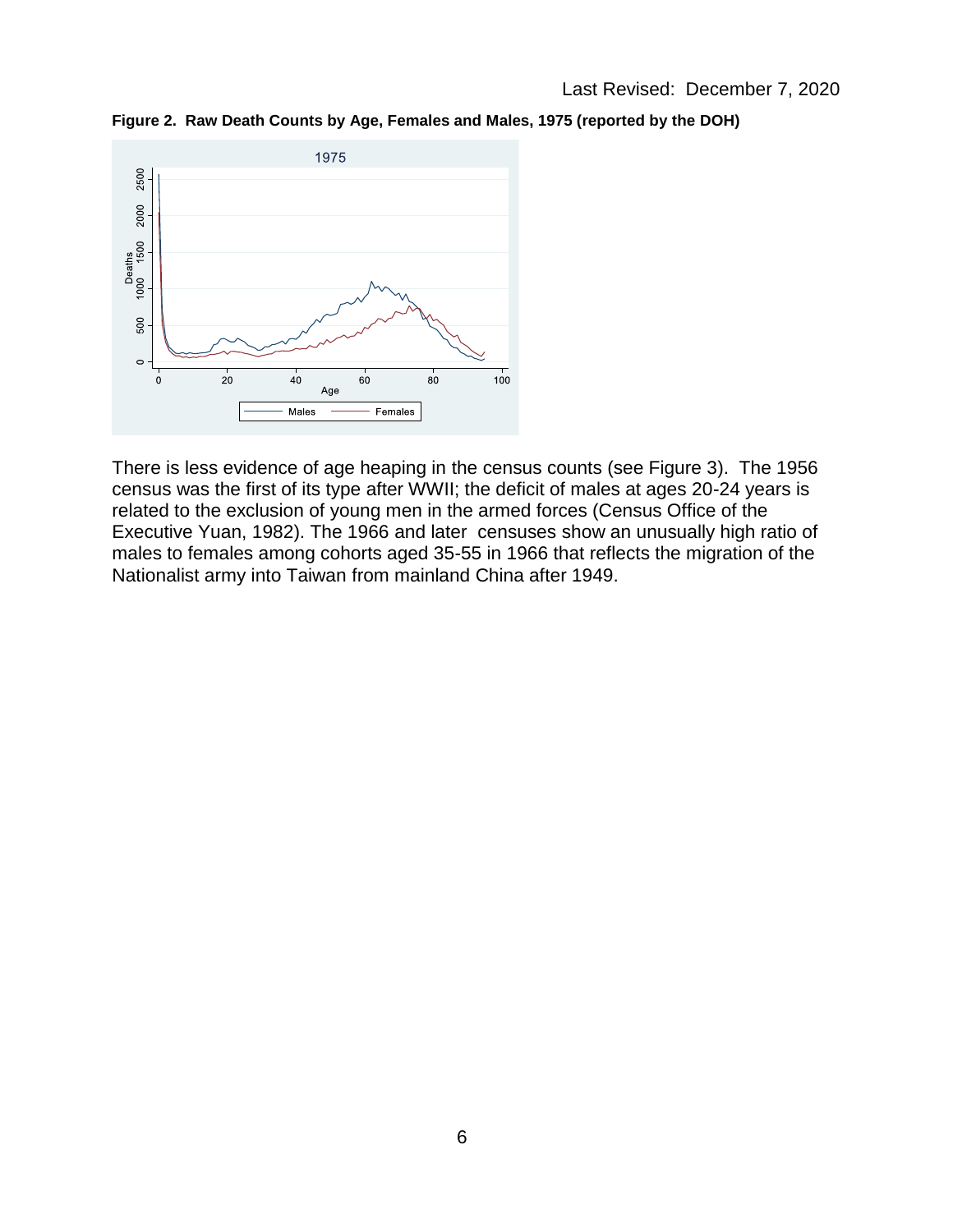

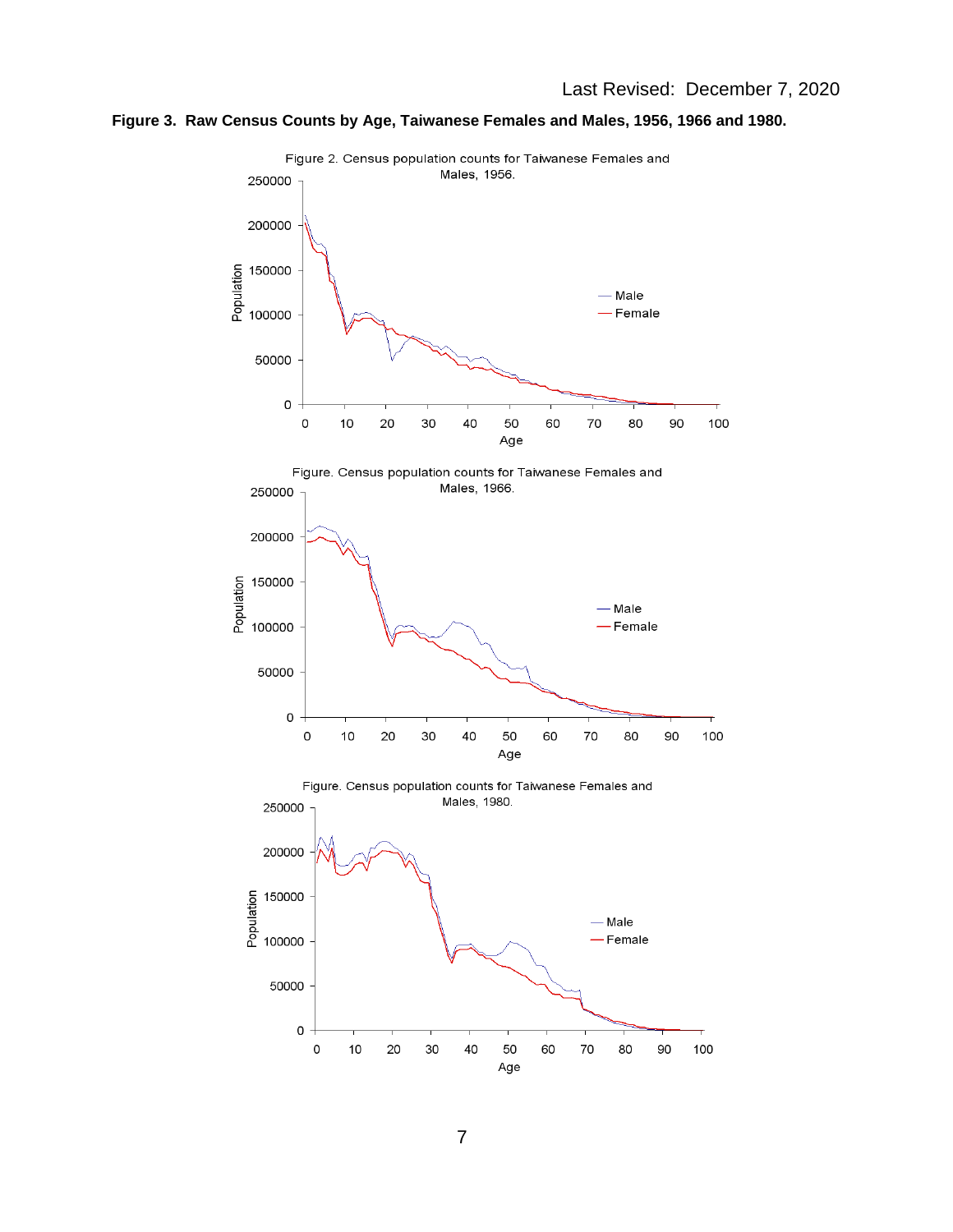### *Implausible trends in old-age survival, 1950-1979*

Mortality data at ages above 80 appear to be less accurate for the years before the 1970s. A comparison of trends in remaining life expectancy at age 80 suggests that e<sub>80</sub> was much *greater* for Taiwan than for Sweden during the 1950s, especially for women (see Figure 4). In Taiwan, these values decline dramatically between 1950 and 1958 and then continued to decline more slowly over most of the period until 1978. By 1970, old age life expectancy was substantially *lower* for Taiwan than for Sweden. This pattern is particularly evident for females (see Figure 4). Such an implausible trend can result from an improvement in data quality over time: estimates of old age life expectancy may be artificially inflated during historical periods (e.g., due to age exaggeration). Because of this implausible pattern of old-age life expectancy, we begin the HMD series in 1970.

#### **Figure 4. Female remaining life expectancy at age 80 for Sweden and Taiwan (1950-2000)**



External Plausibility: Life Expectancy at Age 80, Females, Taiwan

Data quality problem among the elderly is a well-known issue in many populations and it seems to exist in Taiwan too. According to Yue (2005), mortality estimates for old ages in Taiwan become less reliable as the age increases. A comparison of trends in remaining life expectancy at age 80 suggests that e<sub>80</sub> for males was *greater* for Taiwan than for Sweden between 2000 and 2015 (Figure 5). Between 2008 and 2013, life expectancy at age 100 ( $e_{100}$ ) was slightly greater for males than for females (Figure 6), an unexpected pattern which could also indicate data quality problems. One of the reasons is the quality of the information regarding the old-age population in the censuses. According to Yue (2005), it has become more difficult to keep the data for the old-age population updated because, starting in 2001, Taiwan began providing a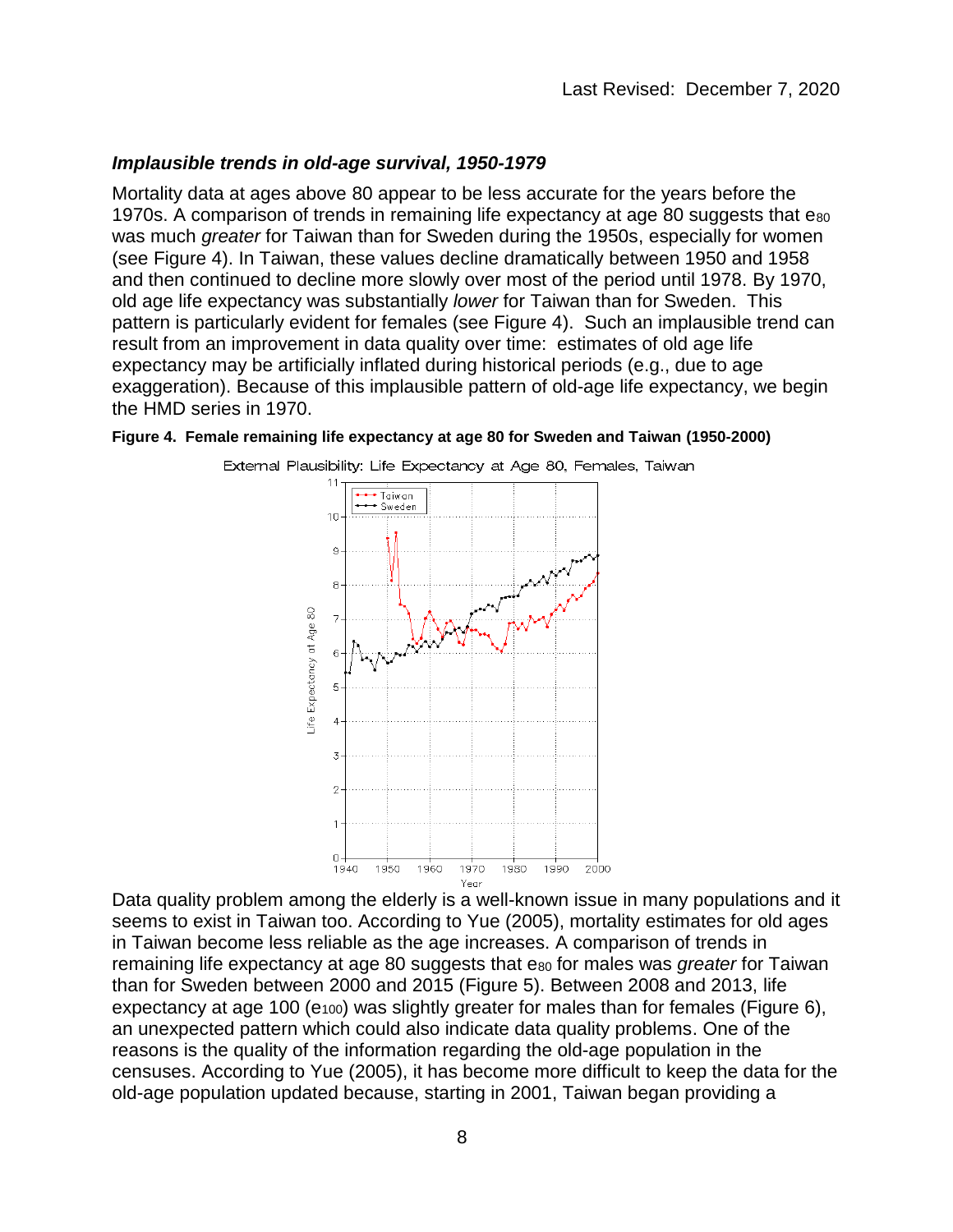monthly stipend (citizen's annuity) to Taiwanese 65 and older. There have been several cases where the records indicate someone is alive who was reported as deceased many years earlier. Historical migration and the mobility of the elderly can also play an important role: "*about 3 million people migrated to Taiwan due to the political unrest in 1949, and a lot of these people still alive moved back (or travel back and forth) to mainland China since 1990, when the relationship between Taiwan and China became less tight. It is very difficult to locate these people who move or travel to China, at least for now, since China is the major thread to Taiwan*". Yue (2005, p. 13).



**Figure 5. Female remaining life expectancy at age 80 for Sweden and Taiwan (1970-2019)**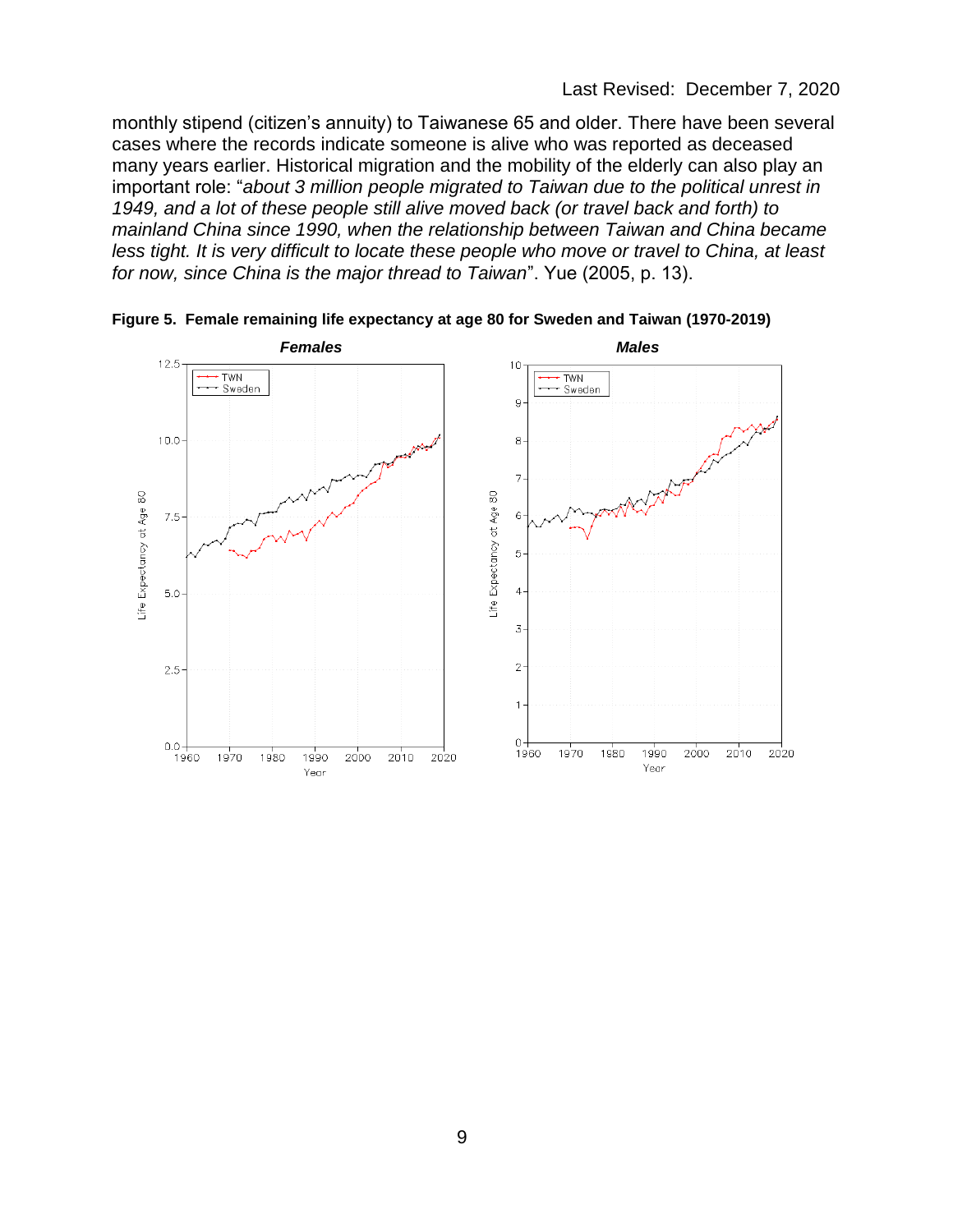

**Figure 6. Female remaining life expectancy at ages 85, 90, 95 and 100 for Taiwan (1970-2019), by sex**

#### *Inconsistencies between birth counts and population aged 0*

There are inconsistencies between the number of births and the population estimates under age 1 (i.e., the number of births in year *t* minus the deaths in year *t* among those born in year *t* is much larger than the official population estimate for those aged 0 on January 1<sup>st</sup> of year *t*+1). These discrepancies imply out-migration of 3-10% of infants each year. However, our estimates of implied net migration show similar levels of in-migration of children aged 0-1 in the following year.

We believe that this unusual pattern is a result of the fact that we are using registered birth by year of occurrence, whereas we suspect that the official population estimates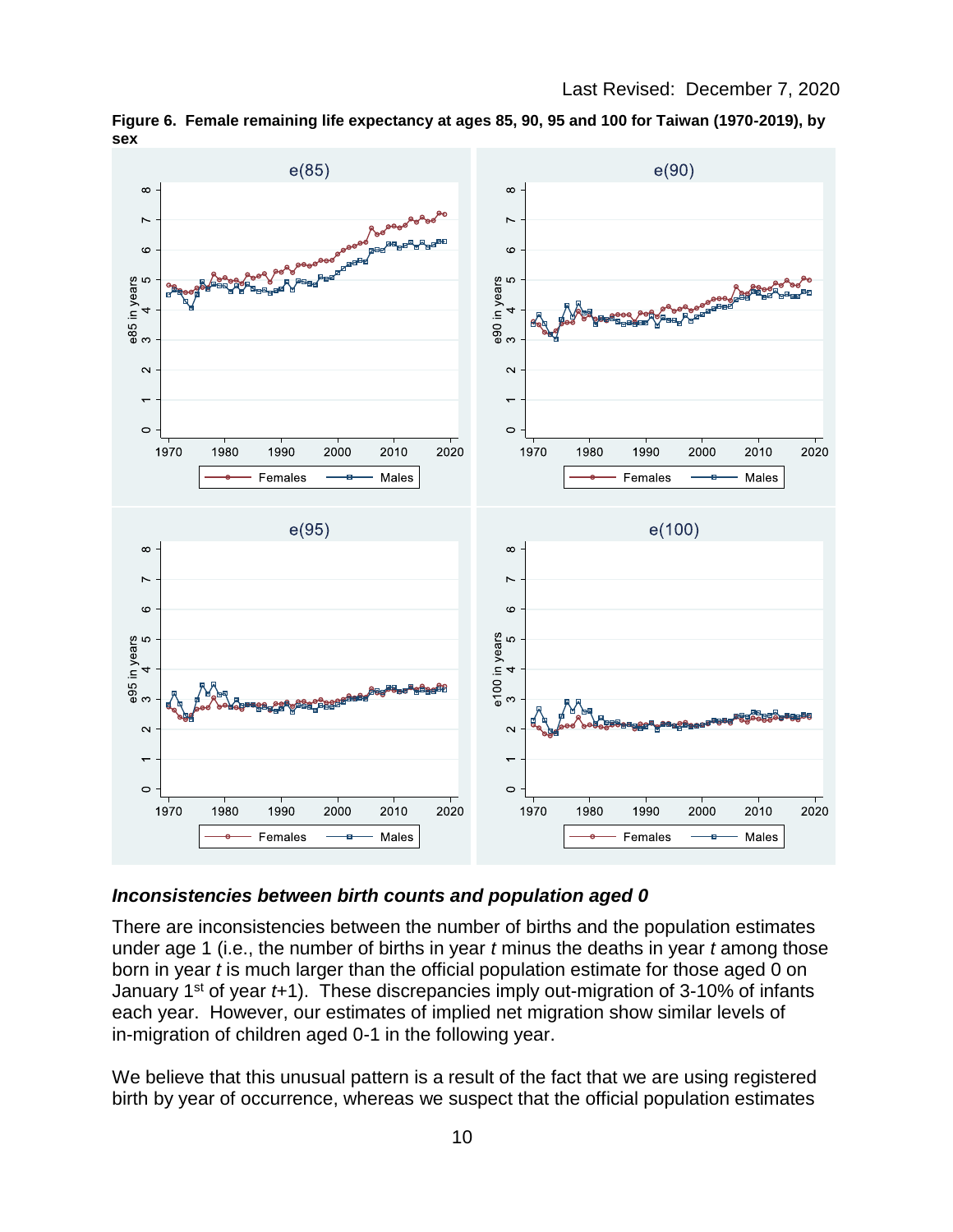include only the births that were registered by the end of the year. That is, the latter is missing all of the "delayed registrations." Consequently, when we compute implied net migration, it looks like infants aged 0 emigrated (from Taiwan to elsewhere) in the year in which they were born, but then immigrated back into Taiwan in the following year. In fact, what is happening is that the official population estimates for age 0 are underestimated (because the babies born in year *t* who were registered in year *t*+1 or later are not included). However, the official population estimates for age 1 in the following year corrects for that problem because most of those "delayed registrations" are registered in the year after they were born. Thus, the implied net migration at age 0-2 (out-migration at age 0 followed by in-migration at ages 0-1 in the following year) is a mirage.

The consequence of this problem is that our exposure estimates for age 0 may be slightly too low (thereby inflating the estimates of infant mortality). For example, our estimate of exposure for males age 0 in 1977 is 192,006. There were 2,558 deaths among males age 0 in 1977. Thus, our estimated mortality rate for males aged 0 in 1977 is 0.01133. If we had instead used the birth count data for 1976 and 1977 (and subtracted out deaths at age 0 in the lower triangle), the corresponding exposure estimate would probably be ~208,500, which would produce an estimated mortality rate of 0.0123 (8% lower). For males aged 0 in 2019, our current estimate of exposure is 87,768 with 379 deaths, yielding a mortality rate of 0.0043. Had we used the birth counts instead, the exposure estimate would have been ~91,762, yielding a mortality rate of 0.0041 (4.4% lower).

## **REVISION HISTORY**

## *Changes with the May 2016 revision:*

**Population:** The 2016 revision includes new population estimates by sex and single year age groups for the period 1974-2014, recently published by the Dept. of Household Registration Affairs, Ministry of Interior (MOI). The new population series introduces changes in population numbers compared with the previous series, with impacts on the death rates and life expectancies estimates. The largest differences are in the estimates for the 1970s and early 1980s, especially among males. Life expectancies calculated using the new population counts are higher than those in previous updates.

## *Changes with the December 2017 revision:*

**Life tables:** All life tables have been recalculated using a modified methods protocol. The revised protocol (Version 6) includes two changes: 1) a more precise way to calculate a0, the mean age at death for children dying during the first year of life and 2) the use of birth-by-month data (where and when available) to more accurately estimate population exposures. These changes have been implemented simultaneously for ALL HMD series/countries. For more details about these changes, see the revised Methods Protocol (at http://v6.mortality.org/Public/Docs/MethodsProtocol.pdf), particularly section 7.1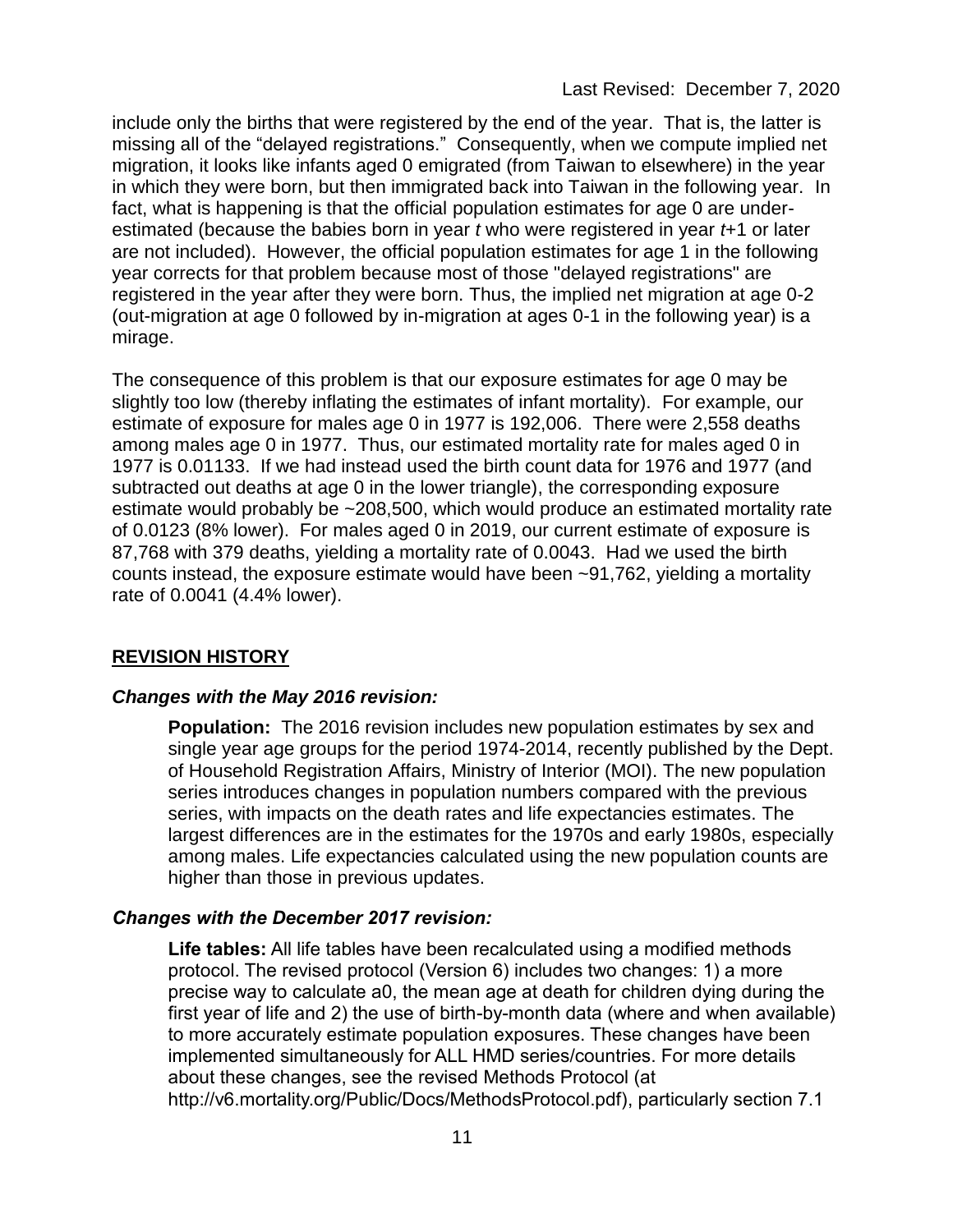on Period life tables and section 6 and Appendix E, on death rates. The life tables calculated under the prior methods (Version 5) remain available at v5.mortality.org but will not be further updated in the future.

#### *Changes with the December 2020 revision:*

**Deaths**: We added death counts for 2015-19.

**Births**: We updated birth counts for 1992-2014 and added birth counts for 2015- 19. Monthly birth counts were deleted because they represent births by date of registration (rather than by date of occurrence).

**Population**: We added population estimates for 2015-19 and revised population estimates for 1974-1991 to represent Taiwan Area (in previous version, they represented the Taiwan-Fukien Area).

#### **ACKNOWLEDGEMENTS**

We would like to thank Yi-yang Lee and Po-Hung, Hsiao at the Ministry of Interior for their assistance obtaining the data needed for the HMD. We also thank Angela Chau, Anjali Menon, Delicia J. Nahmanand, and Lisa Yang for their help in entering and scanning data.

#### **REFERENCES**

- Barclay, George W. 1954. *Colonial Development and Population in Taiwan*. Princeton University, Princeton, NJ.
- Census Office of the Executive Yuan. 1982. *An Extract Report on the 1980 Census of Population and Housing Taiwan-Fukien Area, Republic of China*. Population Census Office of the Executive Yuan, Taipei.
- Chen, L.M., Sun C.A., Wu, D.M., Shen M.H. and Lee, W.C. 1998. Underregistration of neonatal deaths: an empirical study of the accuracy of infantile vital statistics in Taiwan. *Journal of Epidemiology Community Health* 52:289-292.
- Chen, Yu-Hua; Kostova, Dora. 2016. Human Fertility Database Documentation: Taiwan. Retrieved from [http://www.humanfertility.org/Docs/TWN/TWNcom.pdf.](http://www.humanfertility.org/Docs/TWN/TWNcom.pdf)
- Domschke, Eliane and Goyer Doreen S. 1986. *The Handbook of National Population Censuses: Africa and Asia*. New York: Greenwood Press.
- Goldman, Noreen. 1980. Far Eastern patterns of mortality. *Population Studies* 34(1): 5- 19.
- Gu, Baochang and Krishna, Roy. 1995. Sex ratio at birth in China, with reference to other areas in East Asia: What we know. *Asia-Pacific Population Journal* 10:17-42.
- Che, Yu-Hua and Dora Kostova. 2020. Human Fertility Database Documentation: Taiwan. Retrieved 23 November 2020 (https://www.humanfertility.org/Docs/TWN/TWNcom.pdf).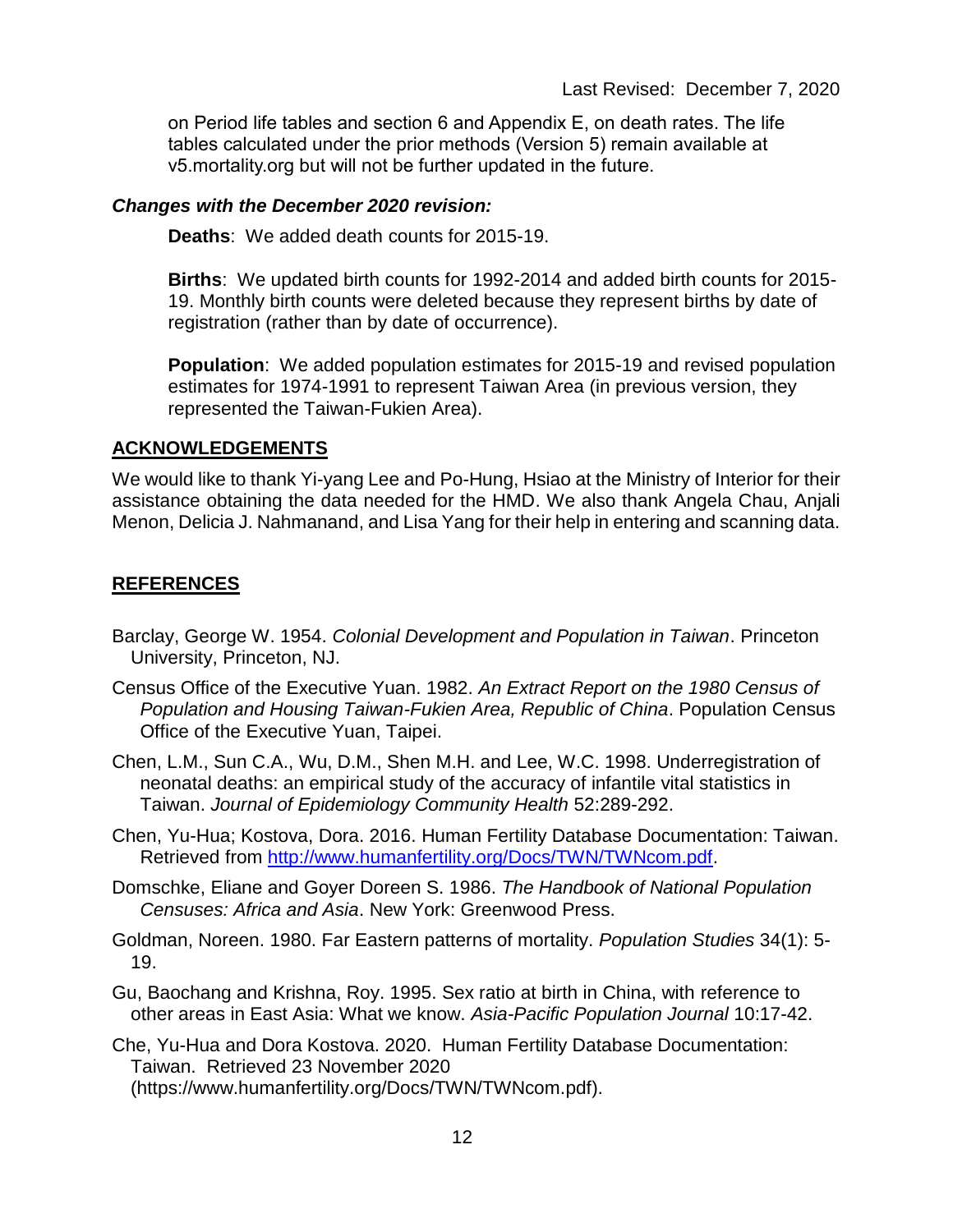- Ministry of Interior. 1994. *1993 Taiwan-Fukien Demographic Fact Book Republic of China*. Ministry of Interior, Republic of China, Taipei, Taiwan, China.
- Ministry of Interior. 1982. *1981 Taiwan-Fukien Demographic Fact Book Republic of China*. Ministry of Interior, Republic of China, Taipei, Taiwan, China.
- National Statistics, Republic of China (Taiwan). 2016. 2010 Population and Housing Census, Preface. Retrieved 2 February 2016 [\(http://eng.stat.gov.tw/public/Data/5428161614W75Z7OW0.pdf\)](http://eng.stat.gov.tw/public/Data/5428161614W75Z7OW0.pdf).
- Selya, Roger Mark. 2004. *Development and Demographic Change in Taiwan, 1945- 1995*. World Scientific Publishing, River Edge, NJ.
- Sullivan, J.M. 1973. The Influence of Cause-Specific Mortality Conditions on the Age Pattern of Mortality with Special Reference to Taiwan. *Population Studies* 27:135-58.
- The UN Refugee Agency. 2020. Taiwan: Nationality laws (2000 February 2004). Retrieved 23 November 2020 (https://www.refworld.org/docid/41501c69e.html).
- Yue, Jack C. *Data Quality of Oldest-Old Population in Taiwan: 2003 Census for Ages 89 and Above.* Presented at The Living to 100 and Beyond Symposium. January 12- 14, 2005.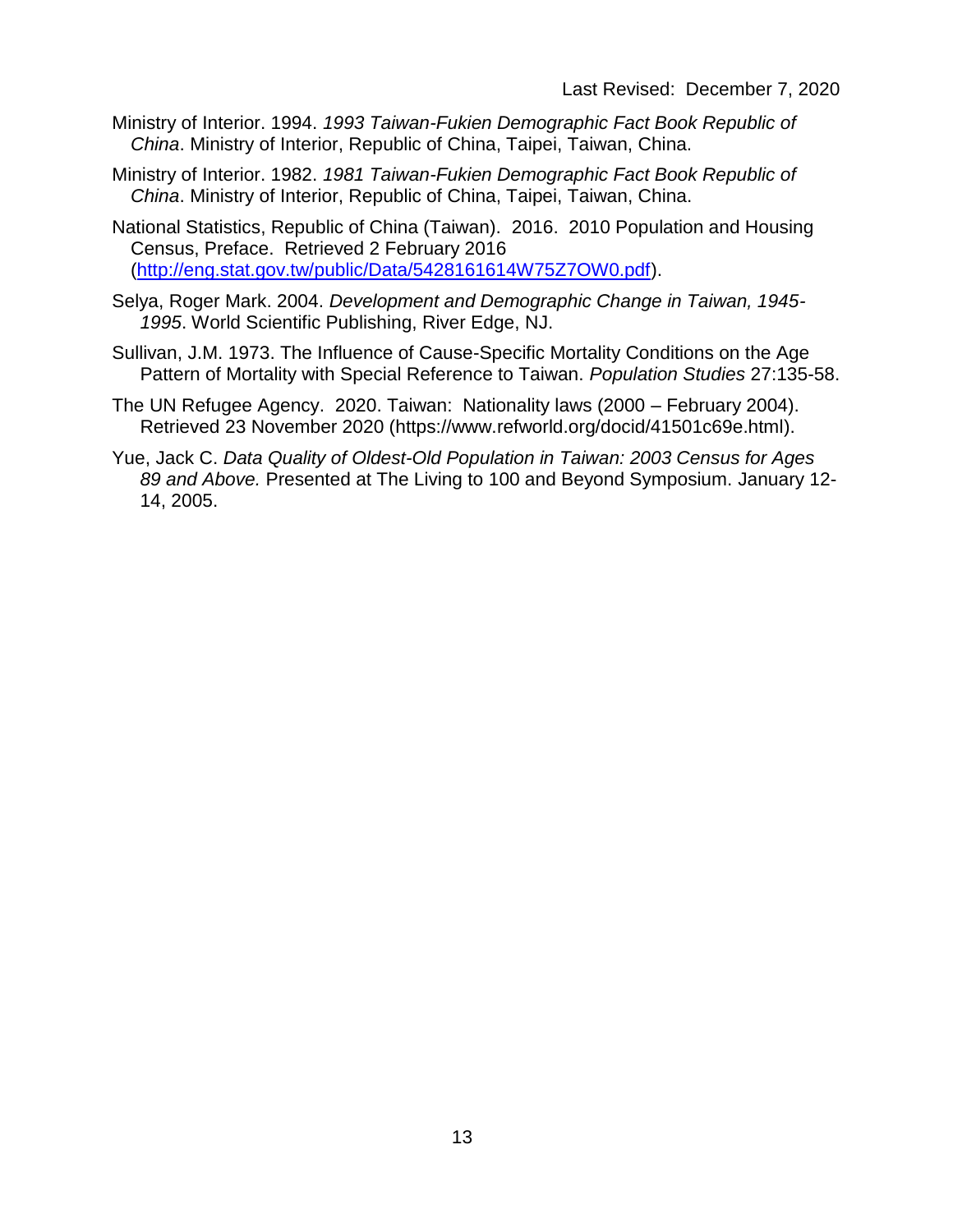# **APPENDIX 1:**

# **DESCRIPTION OF DATA USED FOR HMD CALCULATIONS**

# **DEATHS**

|               | Period Type of Data                                                                                                                                                             | <b>Age grouping Comments</b>       |                                                 | RefCode(s)+ |
|---------------|---------------------------------------------------------------------------------------------------------------------------------------------------------------------------------|------------------------------------|-------------------------------------------------|-------------|
| 1970          | Annual number of deaths, by sex and age 0, 1-4, 5-9, , Data for Taiwan<br>group (5x1), with open-ended age<br>interval 80+                                                      | $75-79, 80+$                       | Area                                            | 10          |
| 1971          | Annual number of deaths, by sex and age $0, 1, 2, 3, 4, 5$ - Data for Taiwan<br>group (5x1 and some single ages), with<br>open-ended age interval 80+                           | $9,  75-79,$<br>80+                | Area                                            | 10          |
| 1972-<br>1973 | Annual number of deaths, by sex and age 0, 1, 2, 3, 4, 5- Data for Taiwan<br>group (5x1), with open-ended age<br>interval 85+                                                   | $9, \ldots, 80-84,$<br>$85+$       | Area                                            | 11          |
| 1974          | Annual number of deaths, by sex and age 0, 1, 2, 3, 4, 5- Data for Taiwan<br>group (5x1, Lexis triangle at age 0, and<br>some single ages), with open-ended age<br>interval 85+ | $9, \ldots, 80-84,$<br>$85+$       | Area                                            | 12          |
| 1975-<br>1978 | Annual number of deaths, by sex and<br>single year of age (1x1), with open-ended 95+<br>age interval 95+                                                                        |                                    | $[0, 1, \ldots 93, 94]$ Data for Taiwan<br>Area | 13          |
| 1979-<br>1991 | Annual number of deaths, by sex and<br>single year of age (1x1, and Lexis triangle $95+$<br>at age 0), with open-ended age interval<br>$95+$                                    |                                    | $[0, 1, \ldots 93, 94]$ Data for Taiwan<br>Area | 14          |
| 1992-<br>1997 | Annual number of deaths, by sex and<br>single year of age (1x1, and Lexis triangle $95+$<br>at age 0), with open-ended age interval<br>$95+$                                    | $[0, 1, \ldots 93, 94]$ Data for   | Taiwan-Fukien<br>Area                           | 15, 16      |
| 1998-<br>2014 | Annual number of deaths, by sex, single<br>year of age, (1x1, and Lexis triangle at<br>age 0), with open-ended age interval<br>$100+$                                           | 0, 1, , 98, 99, Data for<br>$100+$ | Taiwan-Fukien<br>Area                           | 15, 16, 17  |
| 2015-<br>2019 | Annual number of deaths, by sex and<br>single year of age with open-ended age<br>interval 100+                                                                                  | 0, 1, , 98, 99, Data for<br>$100+$ | Taiwan-Fukien<br>Area                           | 16          |

† The reference code is used in the raw data files (Input Database) to link data with sources.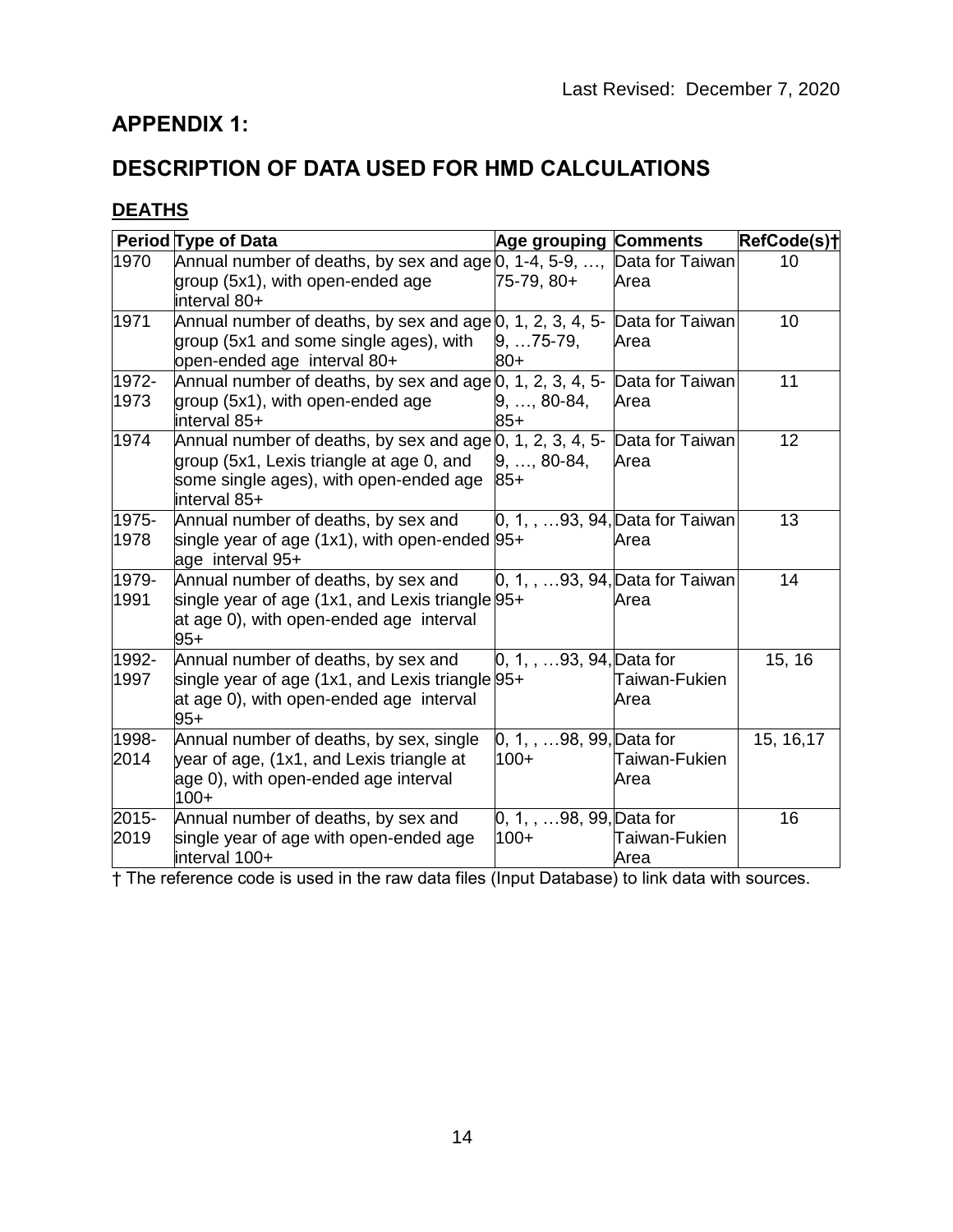## **POPULATION**

|               | <b>Period Type of Data</b>                                                                                           | Age                             | <b>Comments</b>                | RefCode(s)+ |
|---------------|----------------------------------------------------------------------------------------------------------------------|---------------------------------|--------------------------------|-------------|
|               |                                                                                                                      | grouping                        |                                |             |
| 1970          | Micro-census counts (de jure<br>population) as of December 16 <sup>th</sup> , b84, 85+<br>sex and single year of age | $0, 1, 2, \ldots$               | Data for Taiwan Area           | 32          |
| 1974          | Population estimates as of<br>December 31st, by sex and age to 84, 85+<br>$85+$                                      | $0, 1, 2, \ldots$               | Data for Taiwan Area           | 50‡         |
| 1975-<br>1990 | Population estimates as of $[0, 1, 2, \ldots]$<br>December 31st, by sex and age to 89, 90+<br>90+                    |                                 | Data for Taiwan Area           | $50+$       |
| 1991          | Population estimates as of<br>December 31st, by sex and age to 89, 90+<br>90+                                        | $\vert 0, 1, 2, \ldots \rangle$ | Data for Taiwan-Fukien<br>Area | 51          |
| 1992-<br>2019 | Population estimates as of<br>December 31st, by sex and age to 99, 100+<br>$100+$                                    | [0, 1, 2, ,                     | Data for Taiwan-Fukien<br>Area | 51          |

† The reference code is used in the raw data files (Input Database) to link data with sources. ‡ Population estimates by single year of age are available only for Taiwan-Fukien Area, while population estimates for the Fukien province are available by 5-year age group (above age 5; RefCode=52). For Fukien province, we estimate the distribution by single year of age by assuming that the age distribution within each 5-year age group is the same as it is for the Taiwan-Fukien Area as a whole. Then, we derive population estimates for the Taiwan Area by subtracting the estimated counts for Fukien province from the population estimates for Taiwan-Fukien Area.

## **BIRTHS**

|  | Period Type of Data                                                                | <b>Comments</b> | RefCode(s)+ |  |
|--|------------------------------------------------------------------------------------|-----------------|-------------|--|
|  | 1906-1943 Annual live birth counts by sex $\ddagger$ Data for Taiwan Area          |                 |             |  |
|  |                                                                                    |                 |             |  |
|  | 1949-1973 Annual live birth counts by sex <sup>†</sup> Data for Taiwan Area        |                 |             |  |
|  | 1974-1991 Annual live birth counts by sex <sup>†</sup> Data for Taiwan Area        |                 |             |  |
|  | 1992-2019 Annual live birth counts by sex <sup>†</sup> Data for Taiwan-Fukien Area |                 | 4           |  |

† The reference code is used in the raw data files (Input Database) to link data with sources.

‡ Represents births by year of occurrence.